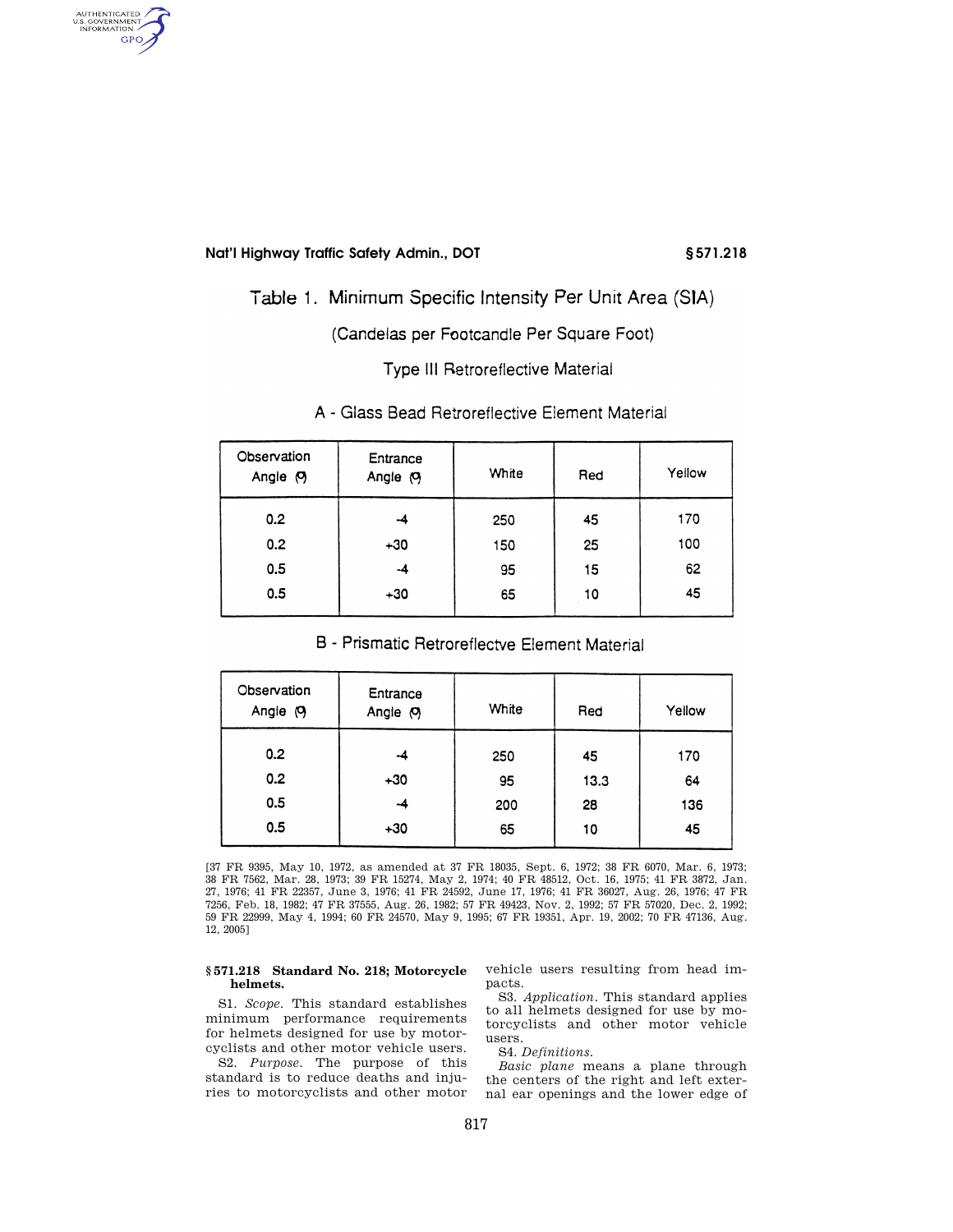the eye sockets (Figure 1) of a reference headform (Figure 2) or test headform.

*Helmet positioning index* means the distance in inches, as specified by the manufacturer, from the lowest point of the brow opening at the lateral midpoint of the helmet to the basic plane of a reference headform, when the helmet is firmly and properly positioned on the reference headform.

*Midsagittal plane* means a longitudinal plane through the apex of a reference headform or test headform that is perpendicular to the basic plane (Figure 3).

*Reference headform* means a measuring device contoured to the dimensions of one of the three headforms described in Table 2 and Figures 5 through 8 with surface markings indicating the locations of the basic, midsagittal, and reference planes, and the centers of the external ear openings.

*Reference plane* means a plane above and parallel to the basic plane on a reference headform or test headform (Figure 2) at the distance indicated in Table 2.

*Retention system* means the complete assembly by which the helmet is retained in position on the head during use.

*Test headform* means a test device contoured to the dimensions of one of the three headforms described in Table 2 and Figures 5 through 8 with surface markings indicating the locations of the basic, mid-sagittal, and reference planes.

S5. *Requirements.* Each helmet shall meet the requirements of S5.1, S5.2, and S5.3 when subjected to any conditioning procedure specified in S6.4, and tested in accordance with S7.1, S7.2, and S7.3.

S5.1 *Impact attenuation.* When an impact attenuation test is conducted in accordance with S7.1, all of the following requirements shall be met:

(a) Peak accelerations shall not exceed 400g;

(b) Accelerations in excess of 200g shall not exceed a cumulative duration of 2.0 milliseconds; and

(c) Accelerations in excess of 150g shall not exceed a cumulative duration of 4.0 milliseconds.

**§ 571.218 49 CFR Ch. V (10–1–06 Edition)** 

S5.2 *Penetration.* When a penetration test is conducted in accordance with S7.2, the striker shall not contact the surface of the test headform.

S5.3 *Retention system.* 

S5.3.1 When tested in accordance with S7.3:

(a) The retention system or its components shall attain the loads specified without separation; and

(b) The adjustable portion of the retention system test device shall not move more than 1 inch (2.5 cm) measured between preliminary and test load positions.

S5.3.2 Where the retention system consists of components which can be independently fastened without securing the complete assembly, each such component shall independently meet the requirements of S5.3.1.

S5.4 *Configuration.* Each helmet shall have a protective surface of continuous contour at all points on or above the test line described in S6.2.3. The helmet shall provide peripheral vision clearance of at least 105° to each side of the mid-sagittal plane, when the helmet is adjusted as specified in S6.3. The vertex of these angles, shown in Figure 3, shall be at the point on the anterior surface of the reference headform at the intersection of the mid-sagittal and basic planes. The brow opening of the helmet shall be at least 1 inch (2.5 cm) above all points in the basic plane that are within the angles of peripheral vision (see Figure 3).

S5.5 *Projections.* A helmet shall not have any rigid projections inside its shell. Rigid projections outside any helmet's shell shall be limited to those required for operation of essential accessories, and shall not protrude more than 0.20 inch (5 mm).

S5.6 *Labeling.* 

S5.6.1 Each helmet shall be labeled permanently and legibly, in a manner such that the label(s) can be read easily without removing padding or any other permanent part, with the following:

(a) Manufacturer's name or identification.

(b) Precise model designation.

(c) Size.

(d) Month and year of manufacture. This may be spelled out (for example,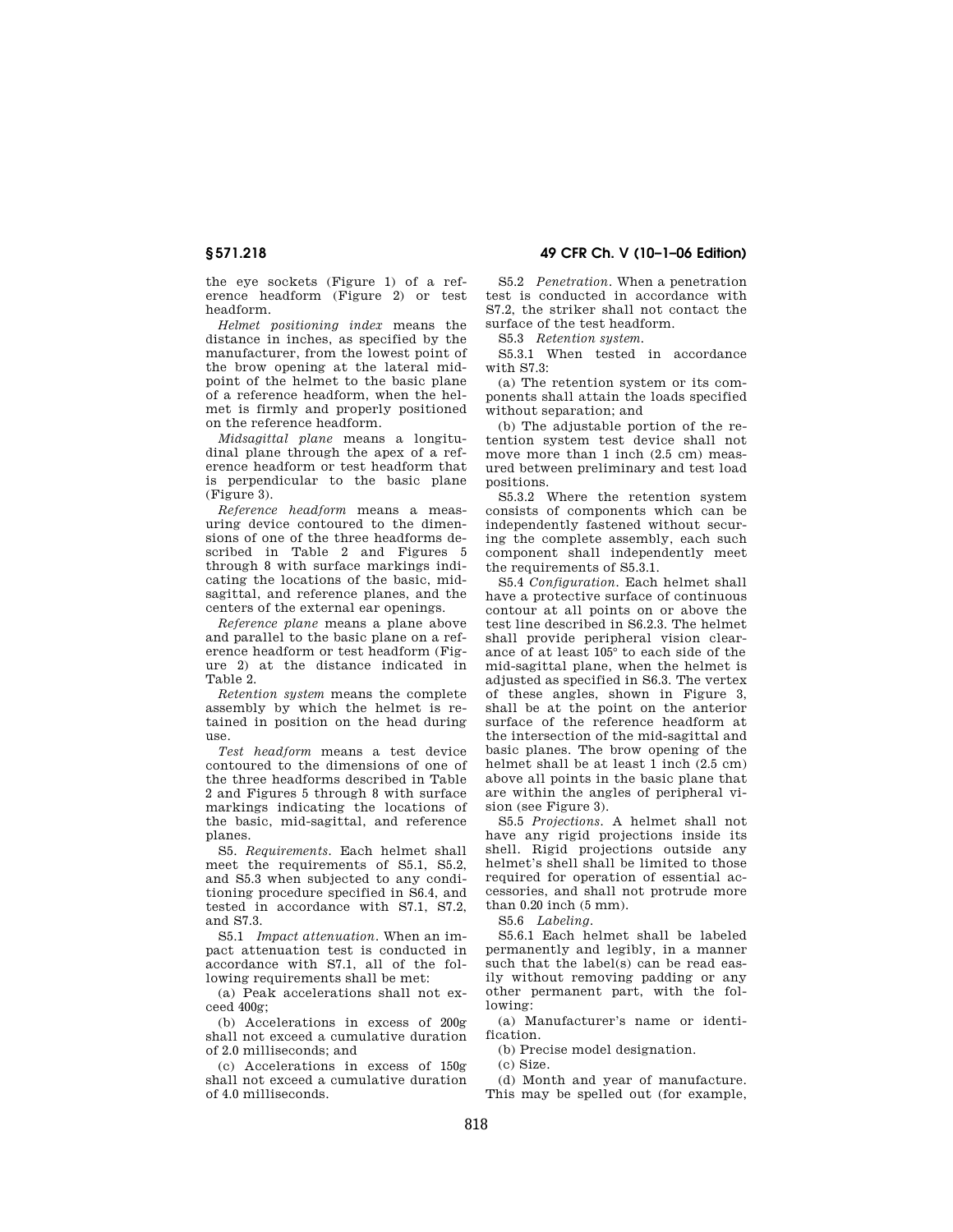June 1988), or expressed in numerals (for example, 6/88).

(e) The symbol DOT, constituting the manufacturer's certification that the helmet conforms to the applicable Federal motor vehicle safety standards. This symbol shall appear on the outer surface, in a color that contrasts with the background, in letters at least 3⁄8 inch (1 cm) high, centered laterally with the horizontal centerline of the symbol located a minimum of  $1\frac{1}{8}$ inches (2.9 cm) and a maximum of 13⁄8 inches (3.5 cm) from the bottom edge of the posterior portion of the helmet.

(f) Instructions to the purchaser as follows:

(1) ''Shell and liner constructed of (identify type(s) of materials).

(2) ''Helmet can be seriously damaged by some common substances without damage being visible to the user. Apply only the following: (Recommended cleaning agents, paints, adhesives, etc., as appropriate).

(3) ''Make no modifications. Fasten helmet securely. If helmet experiences a severe blow, return it to the manufacturer for inspection, or destroy it and replace it.''

(4) Any additional relevant safety information should be applied at the time of purchase by means of an attached tag, brochure, or other suitable means.

S5.7 *Helmet positioning index.* Each manufacturer of helmets shall establish a positioning index for each helmet he manufactures. This index shall be furnished immediately to any person who requests the information, with respect to a helmet identified by manufacturer, model designation, and size.

S6. *Preliminary test procedures.* Before subjecting a helmet to the testing sequence specified in S7., prepare it according to the procedures in S6.1, S6.2, and S6.3.

S6.1 *Selection of appropriate headform.* 

S6.1.1 A helmet with a manufacturer's designated discrete size or size range which does not exceed 63⁄4 (European size: 54) is tested on the small headform. A helmet with a manufacturer's designated discrete size or size range which exceeds 63⁄4, but does not exceed 71⁄2 (European size: 60) is tested on the medium headform. A helmet with a manufacturer's designated discrete size or size range which exceeds 71⁄2 is tested on the large headform.

S6.1.2 A helmet with a manufacturer's designated size range which includes sizes falling into two or all three size ranges described in S6.1.1 is tested on each headform specified for each size range.

S6.2 *Reference marking.* 

S6.2.1 Use a reference headform that is firmly seated with the basic and reference planes horizontal. Place the complete helmet to be tested on the appropriate reference headform, as specified in S6.1.1 and S6.1.2.

S6.2.2 Apply a 10-pound (4.5 kg) static vertical load through the helmet's apex. Center the helmet laterally and seat it firmly on the reference headform according to its helmet positioning index.

S6.2.3 Maintaining the load and position described in S6.2.2, draw a line (hereinafter referred to as ''test line'') on the outer surface of the helmet coinciding with portions of the intersection of that service with the following planes, as shown in Figure 2:

(a) A plane 1 inch (2.5 cm) above and parallel to the reference plane in the anterior portion of the reference headform;

(b) A vertical transverse plane 2.5 inches (6.4 cm) behind the point on the anterior surface of the reference headform at the intersection of the mid-sagittal and reference planes;

(c) The reference plane of the reference headform;

(d) A vertical transverse plane 2.5 inches (6.4. cm) behind the center of the external ear opening in a side view; and

(e) A plane 1 inch (2.5 cm) below and parallel to the reference plane in the posterior portion of the reference headform.

S6.3 *Helmet positioning.* 

S6.3.1 Before each test, fix the helmet on a test headform in the position that conforms to its helmet positioning index. Secure the helmet so that it does not shift position before impact or before application of force during testing.

S6.3.2 In testing as specified in S7.1 and S7.2, place the retention system in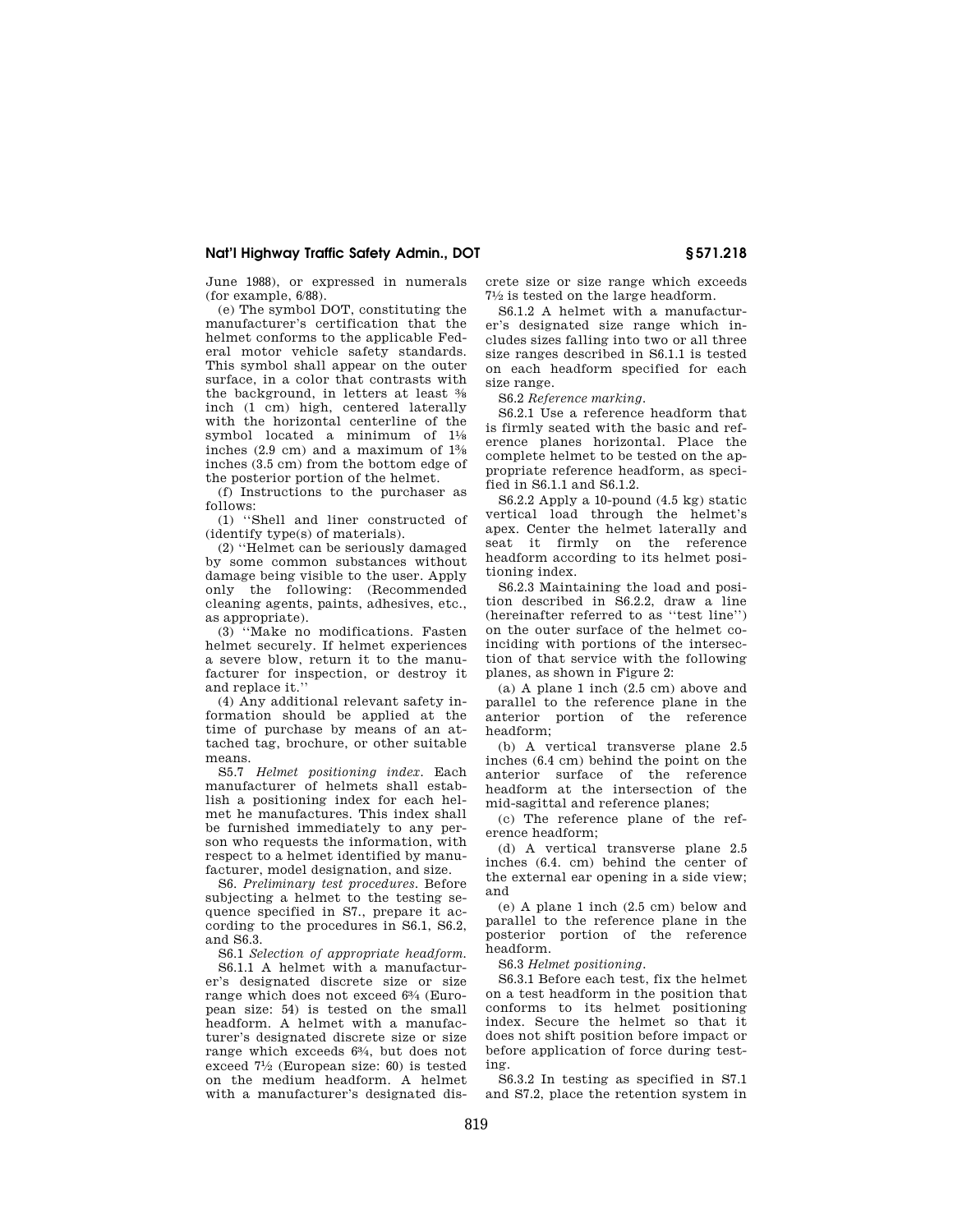a position such that it does not interfere with free fall, impact or penetration.

S6.4 *Conditioning.* 

S6.4.1 Immediately before conducting the testing sequence specified in S7, condition each test helmet in accordance with any one of the following procedures:

(a) *Ambient conditions.* Expose to a temperature of 70 °F(21 °C) and a relative humidity of 50 percent for 12 hours.

(b) *Low temperature.* Expose to a temperature of  $14 \text{ }^\circ \text{F}$  (-10 °C) for 12 hours.

(c) *High temperature.* Expose to a temperature of  $122 \text{ }^{\circ}F(50 \text{ }^{\circ}C)$  for 12 hours.

(d) *Water immersion.* Immerse in water at a temperature of  $77 \text{ }^{\circ}F(25 \text{ }^{\circ}C)$  for 12 hours.

S6.4.2 If during testing, as specified in S7.1.3 and S7.2.3, a helmet is returned to the conditioning environment before the time out of that environment exceeds 4 minutes, the helmet is kept in the environment for a minimum of 3 minutes before resumption of testing with that helmet. If the time out of the environment exceeds 4 minutes, the helmet is returned to the environment for a minimum of 3 minutes for each minute or portion of a minute that the helmet remained out of the environment in excess of 4 minutes or for a maximum of 12 hours, whichever is less, before the resumption of testing with that helmet.

S7. *Test conditions.* 

S7.1 *Impact attenuation test.* 

S7.1.1 Impact attenuation is measured by determining acceleration imparted to an instrumented test headform on which a complete helmet is mounted as specified in S6.3, when it is dropped in guided free fall upon a fixed hemispherical anvil and a fixed flat steel anvil.

S7.1.2 Each helmet is impacted at four sites with two successive identical impacts at each site. Two of these sites are impacted upon a flat steel anvil and two upon a hemispherical steel anvil as specified in S7.1.10 and S7.1.11. The impact sites are at any point on the area above the test line described in paragraph S6.2.3, and separated by a distance not less than one-sixth of the maximum circumference of the helmet in the test area.

**§ 571.218 49 CFR Ch. V (10–1–06 Edition)** 

S7.1.3 Impact testing at each of the four sites, as specified in S7.1.2, shall start at two minutes, and be completed by four minutes, after removal of the helmet from the conditioning environment.

S7.1.4 (a) The guided free fall drop height for the helmet and test headform combination onto the hemispherical anvil shall be such that the minimum impact speed is 17.1 feet/second (5.2 m/sec). The minimum drop height is 54.5 inches (138.4 cm). The drop height is adjusted upward from the minimum to the extent necessary to compensate for friction losses.

(b) The guided free fall drop height for the helmet and test headform combination onto the flat anvil shall be such that the minimum impact speed is 19.7 ft./sec (6.0 m/sec). The minimum drop height is 72 inches (182.9 cm). The drop height is adjusted upward from the minimum to the extent necessary to compensate for friction losses.

S7.1.5 Test headforms for impact attenuation testing are constructed of magnesium alloy (K–1A), and exhibit no resonant frequencies below 2,000 Hz.

S7.1.6 The monorail drop test system is used for impact attenuation testing.

S7.1.7 The weight of the drop assembly, as specified in Table 1, is the combined weight of the test headform and the supporting assembly for the drop test. The weight of the supporting assembly is not less than 2.0 lbs. and not more than 2.4 lbs. (0.9 to 1.1 kg). The supporting assembly weight for the monorail system is the drop assembly weight minus the combined weight of the test headform, the headform's clamp down ring, and its tie down screws.

S7.1.8 The center of gravity of the test headform is located at the center of the mounting ball on the supporting assembly and lies within a cone with its axis vertical and forming a 10° included angle with the vertex at the point of impact. The center of gravity of the drop assembly lies within the rectangular volume bounded by  $x =$  $-0.25$  inch ( $-0.64$  cm),  $x = 0.85$  inch (2.16) cm),  $y = 0.25$  inch (0.64 cm), and  $y =$  $-0.25$  inch ( $-0.64$  cm) with the origin located at the center of gravity of the test headform. The rectangular volume has no boundary along the z-axis. The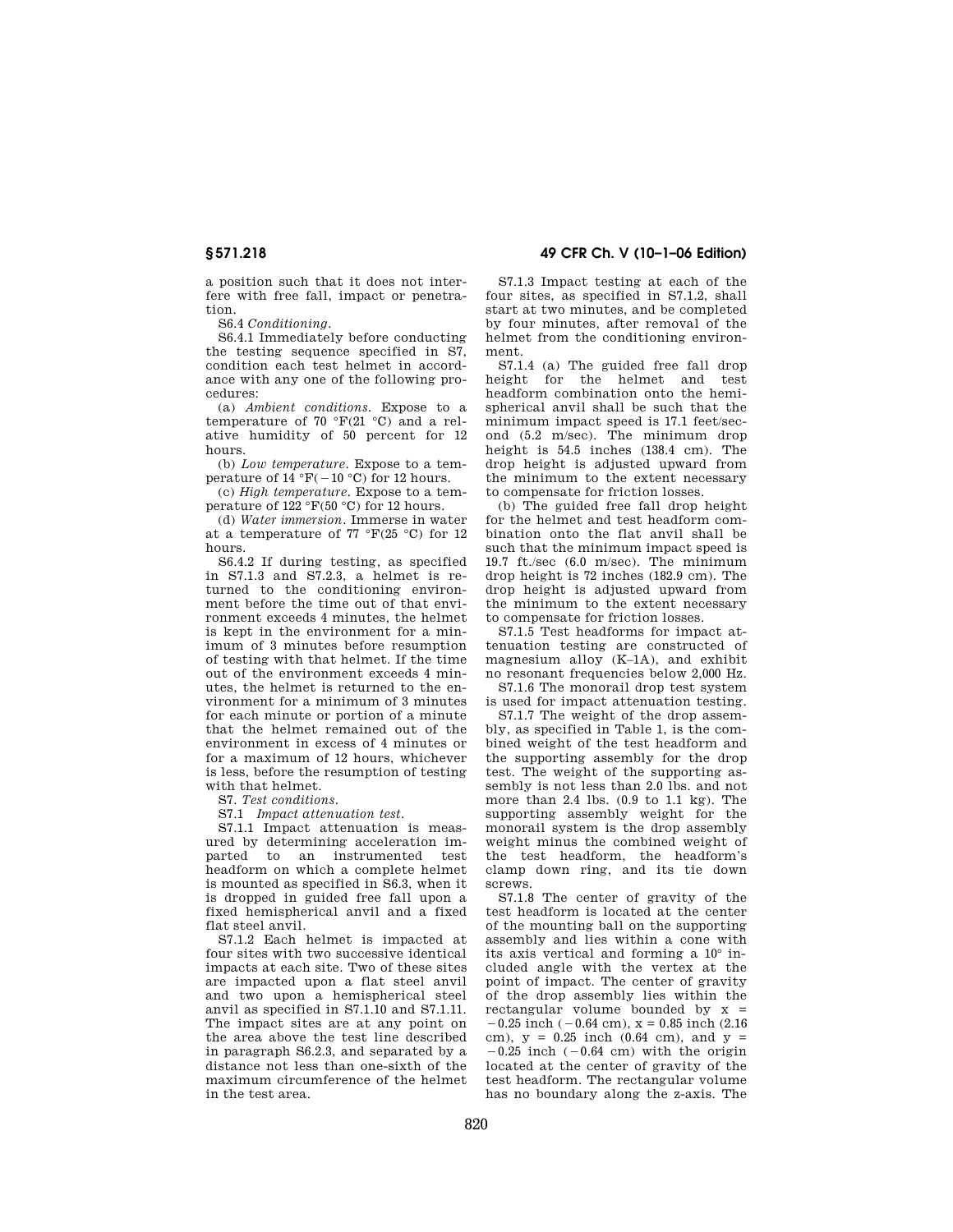x-y-z axes are mutually perpendicular and have positive or negative designations in accordance with the righthand rule (See Figure 5). The origin of the coordinate axes also is located at the center of the mounting ball on the supporting assembly (See Figures 6, 7, and 8). The x-y-z axes of the test headform assembly on a monorail drop test equipment are oriented as follows: From the origin, the x-axis is horizontal with its positive direction going toward and passing through the vertical centerline of the monorail. The positive z-axis is downward. The yaxis also is horizontal and its direction can be decided by the z- and x-axes, using the right-hand rule.

S7.1.9 The acceleration transducer is mounted at the center of gravity of the test headform with the sensitive axis aligned to within 5° of vertical when the test headform assembly is in the impact position. The acceleration data channel complies with SAE Recommended Practice J211 JUN 80, Instrumentation for Impact Tests, requirements for channel class 1,000.

S7.1.10 The flat anvil is constructed of steel with a 5-inch (12.7 cm) minimum diameter impact face, and the hemispherical anvil is constructed of steel with a 1.9 inch (4.8 cm) radius impact face.

S7.1.11 The rigid mount for both of the anvils consists of a solid mass of at least 300 pounds (136.1 kg), the outer surface of which consists of a steel plate with minimum thickness of 1 inch (2.5 cm) and minimum surface area of 1 ft  $^{2}(929 \text{ cm}^{2})$ .

S7.1.12 The drop system restricts side movement during the impact attenuation test so that the sum of the areas bounded by the acceleration-time response curves for both the x- and yaxes (horizontal axes) is less than five percent of the area bounded by the acceleration-time response curve for the vertical axis.

S7.2 *Penetration test.* 

S7.2.1 The penetration test is conducted by dropping the penetration test striker in guided free fall, with its axis aligned vertically, onto the outer surface of the complete helmet, when mounted as specified in S6.3, at any point above the test line, described in S6.2.3, except on a fastener or other rigid projection.

S7.2.2 Two penetration blows are applied at least 3 inches (7.6 cm) apart, and at least 3 inches (7.6 cm) from the centers of any impacts applied during the impact attenuation test.

S7.2.3 The application of the two penetration blows, specified in S7.2.2, starts at two minutes and is completed by four minutes, after removal of the helmet from the conditioning environment.

S7.2.4 The height of the guided free fall is 118.1 inches (3 m), as measured from the striker point to the impact point on the outer surface of the test helmet.

S7.2.5 The contactable surface of the penetration test headform is constructed of a metal or metallic alloy having a Brinell hardness number no greater than 55, which will permit ready detection should contact by the striker occur. The surface is refinished if necessary before each penetration test blow to permit detection of contact by the striker.

S7.2.6 The weight of the penetration striker is 6 pounds, 10 ounces (3 kg).

S7.2.7 The point of the striker has an included angle of 60°, a cone height of 1.5 inches (3.8 cm), a tip radius of 0.02 inch (standard 0.5 millimeter radius) and a minimum hardness of 60 Rockwell, C-scale.

S7.2.8 The rigid mount for the penetration test headform is as described in S7.1.11.

S7.3 *Retention system test.* 

S7.3.1 The retention system test is conducted by applying a static tensile load to the retention assembly of a complete helmet, which is mounted, as described in S6.3, on a stationary test headform as shown in Figure 4, and by measuring the movement of the adjustable portion of the retention system test device under tension.

S7.3.2 The retention system test device consists of both an adjustable loading mechanism by which a static tensile load is applied to the helmet retention assembly and a means for holding the test headform and helmet stationary. The retention assembly is fastened around two freely moving rollers, both of which have a 0.5 inch (1.3 cm) diameter and a 3-inch (7.6 cm) center-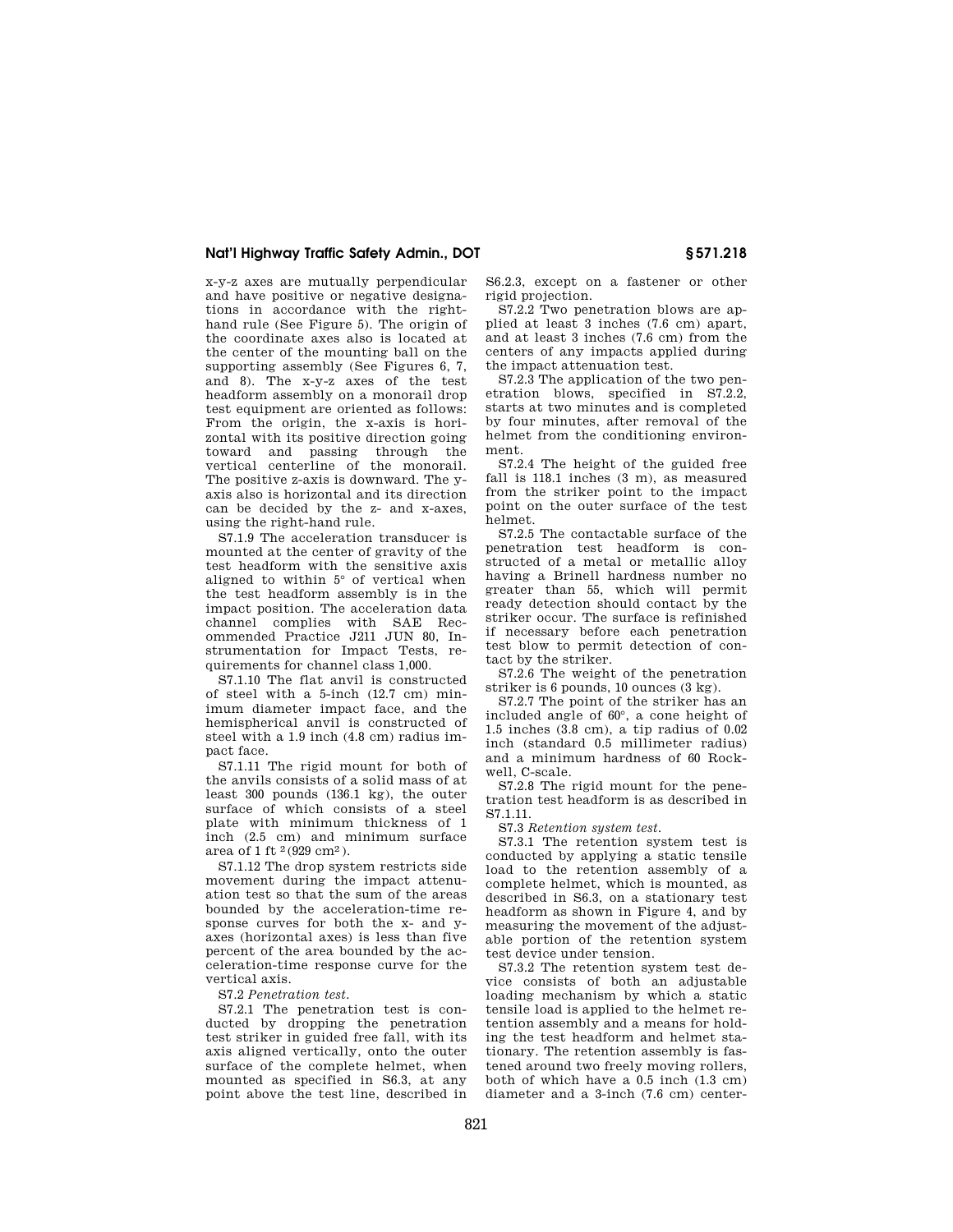to-center separation, and which are mounted on the adjustable portion of the tensile loading device (Figure 4). The helmet is fixed on the test headform as necessary to ensure that it does not move during the application of the test loads to the retention assembly.

S7.3.3 A 50–pound (22.7 kg) preliminary test load is applied to the retention assembly, normal to the basic plane of the test headform and symmetrical with respect to the center of the retention assembly for 30 seconds, and the maximum distance from the extremity of the adjustable portion of the retention system test device to the apex of the helmet is measured.

S7.3.4 An additional 250–pound (113.4 kg) test load is applied to the retention

### **§ 571.218 49 CFR Ch. V (10–1–06 Edition)**

assembly, in the same manner and at the same location as described in S7.3.3, for 120 seconds, and the maximum distance from the extremity of the adjustable portion of the retention system test device to the apex of the helmet is measured.

#### APPENDIX TO §571.218

TABLE 1—WEIGHTS FOR IMPACT ATTENUATION TEST DROP ASSEMBLY

| Test headform<br>size    | Weight $1 - 1b$ (kg)                              |
|--------------------------|---------------------------------------------------|
| Small<br>Medium<br>Large | 7.8 (3.5 kg).<br>11.0 (5.0 kg).<br>13.4 (6.1 kg). |

1 Combined weight of instrumented test headform and sup-porting assembly for drop test.



Figure 1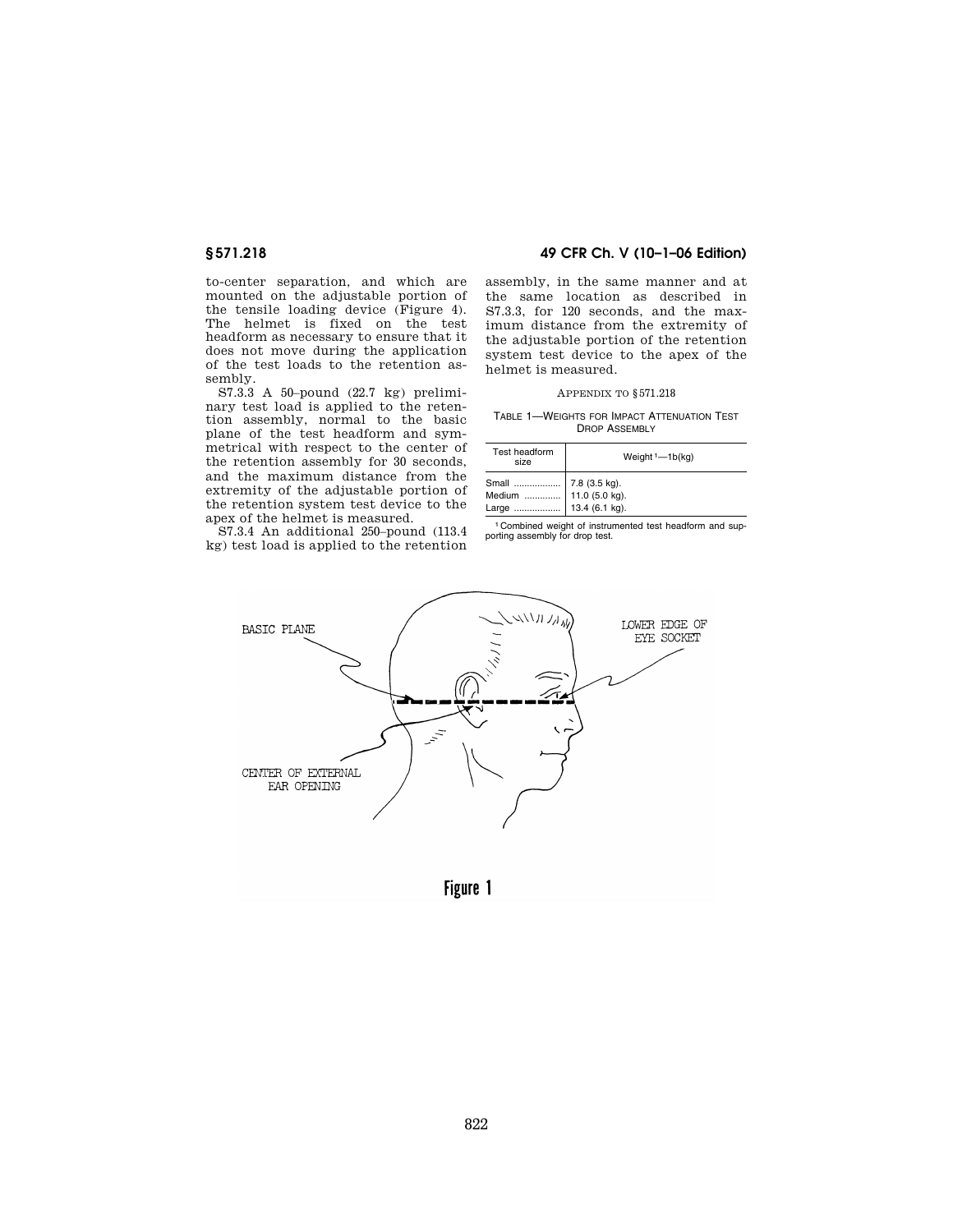§571.218



Figure 2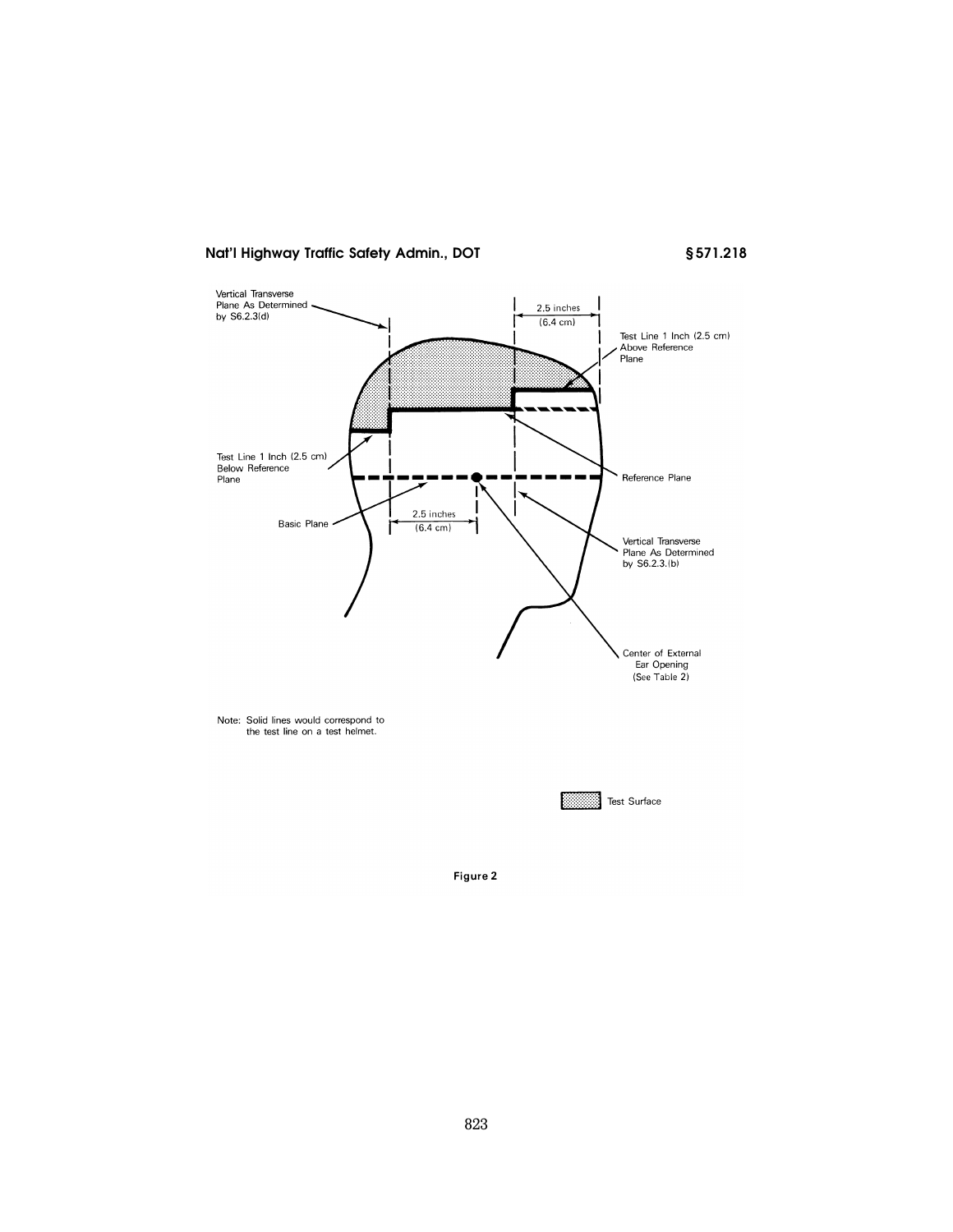



Figure 3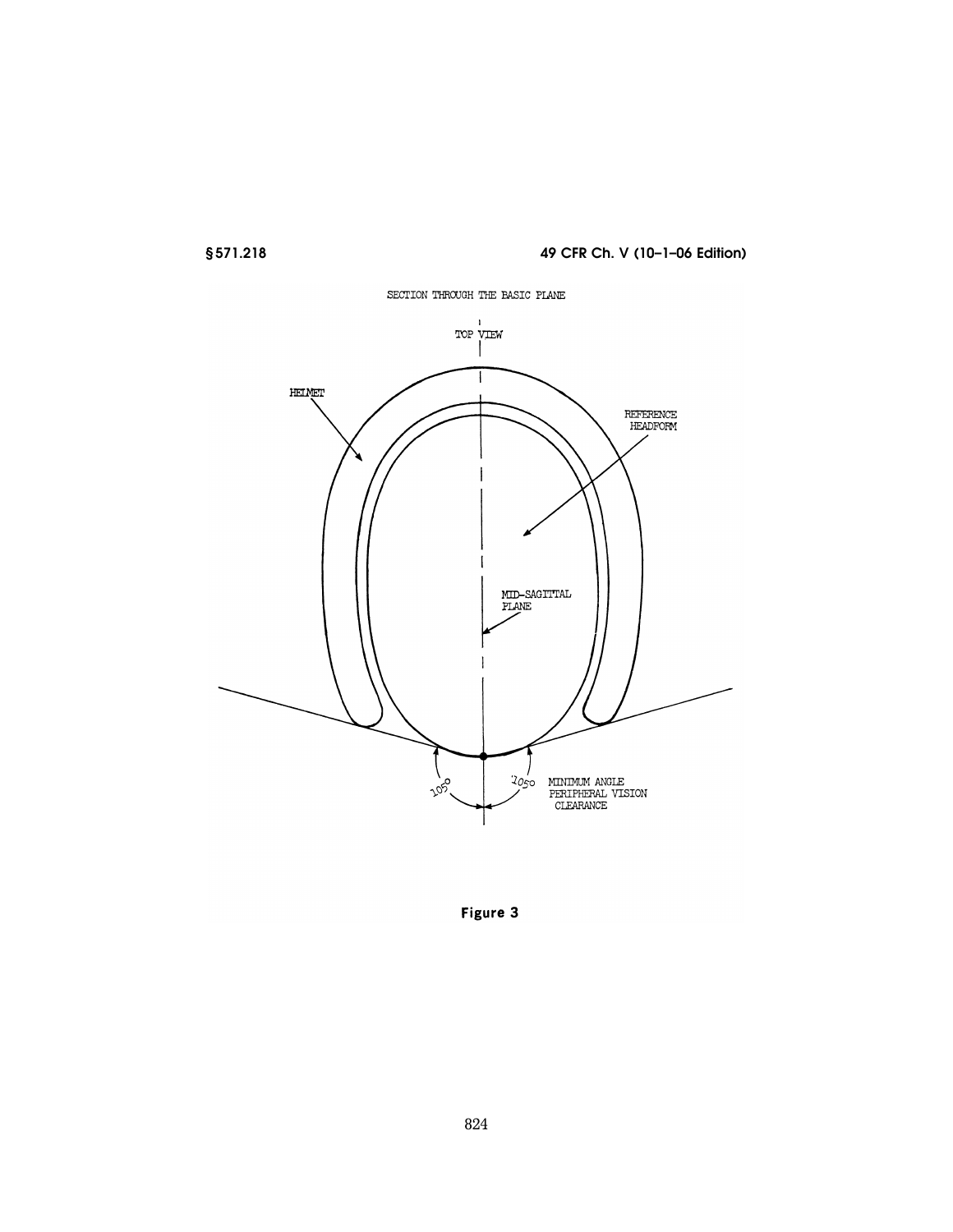§571.218



RETENTION SYSTEM TEST DEVICE

Figure 4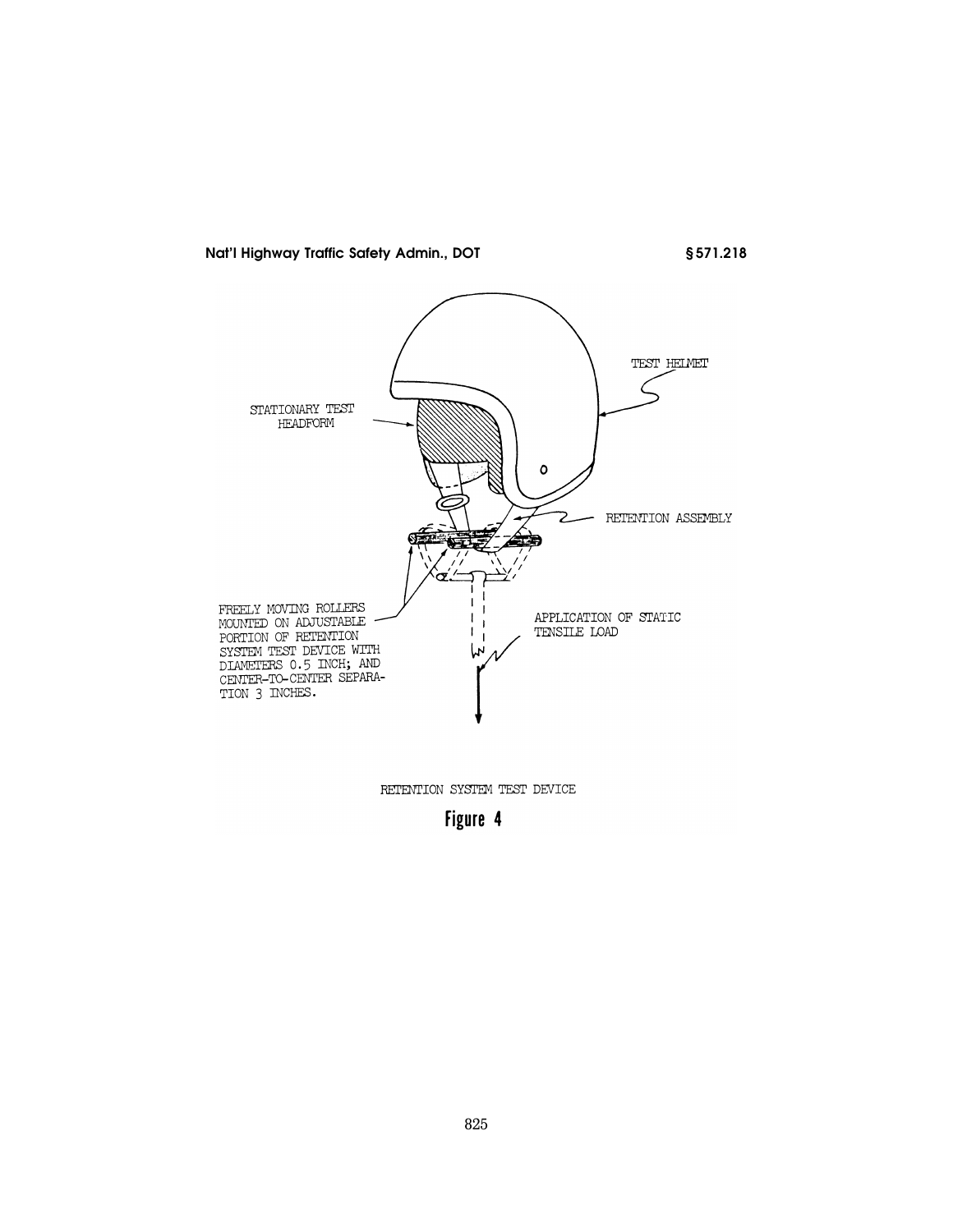Figure 5

## **HEADFORM SECTIONS**

Mid-Sagittal Plane (Symmetrical Plane)



Headform Coordinate Systems<br>(Right-hand Rule)

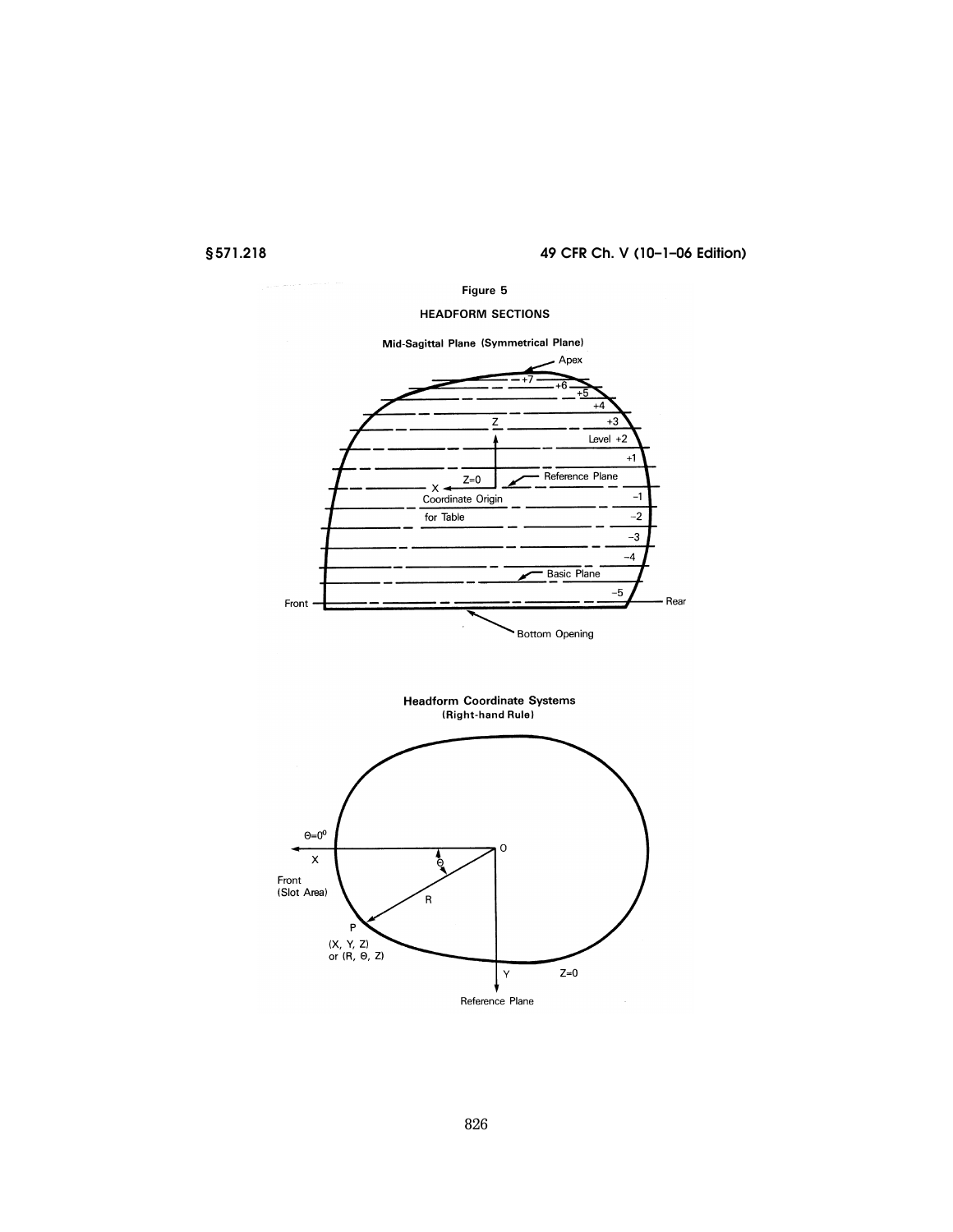$\Delta\omega_{\rm{eff}}=0.1$ 

§571.218

## Table 2

Medium Headform - Exterior Dimensions

|             | Bottom Opening $Z = -3.02$ |             |          | Level-5 $Z = -2.900$ |          |             |
|-------------|----------------------------|-------------|----------|----------------------|----------|-------------|
| $\Theta$    | R                          | x           | Υ        | R                    | x        | Υ           |
| $\mathbf 0$ | 4.292                      | 4.292       | $\Omega$ | 4.293                | 4.293    | $\mathbf 0$ |
| 10          | 4.266                      | 4.201       | 0.741    | 4.270                | 4.205    | 0.742       |
| 20          | 4.159                      | 3.908       | 1.423    | 4.172                | 3.920    | 1.427       |
| 30          | 3.967                      | 3.436       | 1.984    | 3.961                | 3.430    | 1.981       |
| 40          | 3.660                      | 2.804       | 2.353    | 3.670                | 2.811    | 2.359       |
| 50          | 3.332                      | 2.142       | 2.553    | 3.352                | 2.155    | 2.568       |
| 60          | 3.039                      | 1.520       | 2.632    | 3.067                | 1.534    | 2.656       |
| 70          | 2.839                      | 0.971       | 2.668    | 2.869                | 0.981    | 2.696       |
| 80          | 2.720                      | 0.472       | 2.679    | 2.772                | 0.481    | 2.730       |
| 90          | 2.675                      | $\mathbf 0$ | 2.675    | 2.709                | $\Omega$ | 2.709       |
| 100         | 2.703                      | $-0.469$    | 2.662    | 2.724                | $-0.473$ | 2.683       |
| 110         | 2.764                      | $-0.945$    | 2.597    | 2.794                | $-0.956$ | 2.626       |
| 120         | 2.888                      | $-1.444$    | 2.501    | 2.917                | $-1.459$ | 2.526       |
| 130         | 2.985                      | $-1.919$    | 2.287    | 3.040                | $-1.954$ | 2.329       |
| 140         | 3.100                      | $-2.375$    | 1.993    | 3.175                | $-2.432$ | 2.041       |
| 150         | 3.175                      | $-2.750$    | 1.588    | 3.232                | $-2.799$ | 1.616       |
| 160         | 3.186                      | $-2.994$    | 1.090    | 3.246                | $-3.050$ | 1.110       |
| 170         | 3.177                      | $-3.129$    | 0.552    | 3.237                | $-3.188$ | 0.562       |
| 180         | 3.187                      | $-3.187$    | 0        | 3.246                | $-3.246$ | 0           |

|     | Basic Plane $Z = -2.360$ |          | Level-4 $Z = -2.000$ |       |             |             |
|-----|--------------------------|----------|----------------------|-------|-------------|-------------|
| Θ   | R                        | x        | Υ                    | R     | x           | Y           |
| 0   | 4.272                    | 4.272    | $\Omega$             | 4.247 | 4.247       | $\mathbf 0$ |
| 10  | 4.248                    | 4.184    | 0.738                | 4.223 | 4.159       | 0.733       |
| 20  | 4.147                    | 3.897    | 1.418                | 4.120 | 3.872       | 1.409       |
| 30  | 3.961                    | 3.430    | 1.981                | 3.940 | 3.412       | 1.970       |
| 40  | 3.687                    | 2.824    | 2.370                | 3.683 | 2.821       | 2.367       |
| 50  | 3.384                    | 2.175    | 2.592                | 3.392 | 2.180       | 2.598       |
| 60  | 3.111                    | 1.556    | 2.694                | 3.132 | 1.566       | 2.712       |
| 70  | 2.927                    | 1.001    | 2.751                | 2.960 | 1.012       | 2.782       |
| 80  | 2.815                    | 0.489    | 2.772                | 2.860 | 0.497       | 2.817       |
| 90  | 2.779                    | $\Omega$ | 2.779                | 2.838 | $\mathbf 0$ | 2.838       |
| 100 | 2.802                    | $-0.487$ | 2.759                | 2.861 | $-0.497$    | 2.818       |
| 110 | 2.887                    | $-0.987$ | 2.713                | 2.958 | $-1.012$    | 2.780       |
| 120 | 3.019                    | $-1.510$ | 2.615                | 3.098 | $-1.549$    | 2.683       |
| 130 | 3.180                    | $-2.044$ | 2.436                | 3.260 | $-2.096$    | 2.497       |
| 140 | 3.306                    | $-2.533$ | 2.125                | 3.405 | $-2.608$    | 2.189       |
| 150 | 3.398                    | $-2.943$ | 1.699                | 3.516 | $-3.045$    | 1.758       |
| 160 | 3.458                    | $-3.250$ | 1.183                | 3.585 | $-3.369$    | 1.226       |
| 170 | 3.475                    | $-3.422$ | 0.603                | 3.612 | $-3.557$    | 0.627       |
| 180 | 3.472                    | $-3.472$ | $\mathbf 0$          | 3.609 | $-3.609$    | 0           |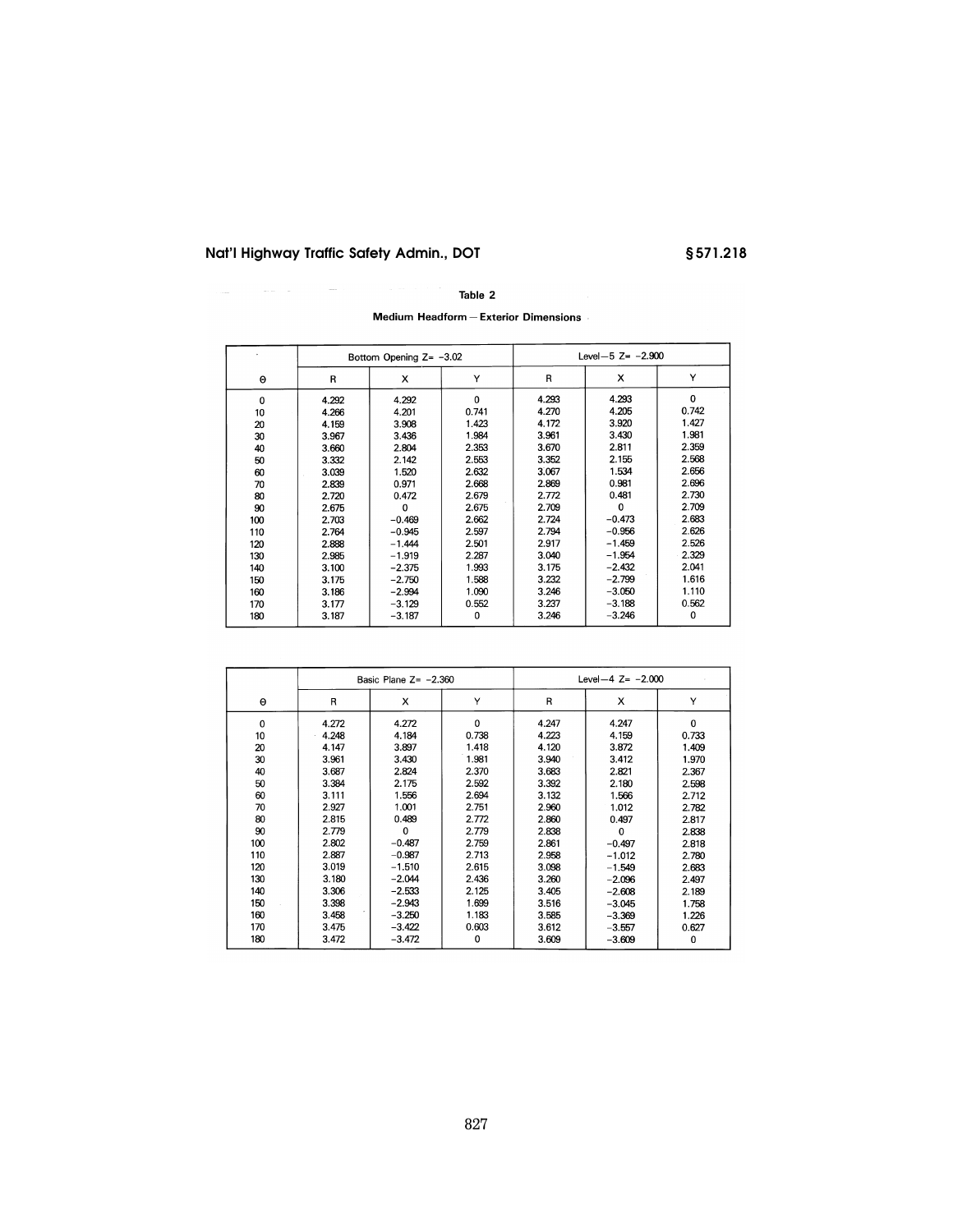## Table 2

## Medium Headform - Exterior Dimensions (Continued)

|          |       | Level-3 $Z = -1.500$ |             | Level- $2$ Z= $-1.000$ |          |             |
|----------|-------|----------------------|-------------|------------------------|----------|-------------|
| $\Theta$ | R     | x                    | Y           | R                      | х        | Y           |
| $\Omega$ | 4.208 | 4.208                | $\mathbf 0$ | 4.148                  | 4.148    | $\mathbf 0$ |
| 10       | 4.179 | 4.116                | 0.726       | 4.112                  | 4.050    | 0.714       |
| 20       | 4.075 | 3.829                | 1.394       | 4.013                  | 3.771    | 1.373       |
| 30       | 3.902 | 3.379                | 1.951       | 3.844                  | 3.329    | 1.922       |
| 40       | 3.654 | 2.799                | 2.349       | 3.609                  | 2.765    | 2.320       |
| 50       | 3.377 | 2.171                | 2.587       | 3.352                  | 2.155    | 2.568       |
| 60       | 3.094 | 1.547                | 2.680       | 3.137                  | 1.569    | 2.717       |
| 70       | 2.982 | 1.020                | 2.802       | 2.989                  | 1.022    | 2.809       |
| 80       | 2.891 | 0.502                | 2.847       | 2.902                  | 0.504    | 2.858       |
| 90       | 2.876 | $\Omega$             | 2.876       | 2.884                  | 0        | 2.884       |
| 100      | 2.918 | $-0.507$             | 2.874       | 2.943                  | $-0.511$ | 2.898       |
| 110      | 3.021 | $-1.033$             | 2.839       | 3.052                  | $-1.044$ | 2.868       |
| 120      | 3.170 | $-1.585$             | 2.745       | 3.225                  | $-1.613$ | 2.793       |
| 130      | 3.337 | $-2.145$             | 2.556       | 3.397                  | $-2.184$ | 2.602       |
| 140      | 3.483 | $-2.668$             | 2.239       | 3.536                  | $-2.709$ | 2.273       |
| 150      | 3.604 | $-3.121$             | 1.802       | 3.657                  | $-3.167$ | 1.829       |
| 160      | 3.682 | $-3.460$             | 1.259       | 3.751                  | $-3.525$ | 1.283       |
| 170      | 3.725 | $-3.668$             | 0.647       | 3.807                  | $-3.749$ | 0.661       |
| 180      | 3.741 | $-3.741$             | 0           | 3.822                  | $-3.822$ | 0           |
|          |       |                      |             |                        |          |             |

|     |       | Level-1 $Z = -0.500$ |          | Reference Plane Z=0.0 |          |          |
|-----|-------|----------------------|----------|-----------------------|----------|----------|
| Θ   | R     | X                    | Υ        | R                     | x        | Y        |
| 0   | 4.067 | 4.067                | $\Omega$ | 3.971                 | 3.971    | $\Omega$ |
| 10  | 4.033 | 3.972                | 0.700    | 3.935                 | 3.875    | 0.683    |
| 20  | 3.944 | 3.706                | 1.349    | 3.853                 | 3.621    | 1.318    |
| 30  | 3.777 | 3.271                | 1.889    | 3.701                 | 3.205    | 1.851    |
| 40  | 3.552 | 2.721                | 2.283    | 3.491                 | 2.674    | 2.244    |
| 50  | 3.323 | 2.136                | 2.546    | 3.279                 | 2.108    | 2.512    |
| 60  | 3.126 | 1.563                | 2.707    | 3.101                 | 1.551    | 2.686    |
| 70  | 2.987 | 1.022                | 2.807    | 2.979                 | 1.019    | 2.799    |
| 80  | 2.912 | 0.506                | 2.868    | 2.910                 | 0.505    | 2.866    |
| 90  | 2.893 | 0                    | 2.893    | 2.890                 | 0        | 2.890    |
| 100 | 2.895 | $-0.503$             | 2.851    | 2.945                 | $-0.511$ | 2.900    |
| 110 | 3.064 | $-1.048$             | 2.879    | 3.062                 | $-1.047$ | 2.877    |
| 120 | 3.231 | $-1.616$             | 2.798    | 3.228                 | $-1.614$ | 2.796    |
| 130 | 3.411 | $-2.193$             | 2.613    | 3.413                 | $-2.194$ | 2.615    |
| 140 | 3.560 | $-2.727$             | 2.288    | 3.563                 | $-2.729$ | 2.290    |
| 150 | 3.682 | $-3.189$             | 1.841    | 3.681                 | $-3.188$ | 1.841    |
| 160 | 3.783 | $-3.555$             | 1.294    | 3.773                 | $-3.546$ | 1.290    |
| 170 | 3.885 | $-3.826$             | 0.675    | 3.832                 | $-3.774$ | 0.665    |
| 180 | 3.857 | $-3.857$             | 0        | 3.844                 | $-3.844$ | 0        |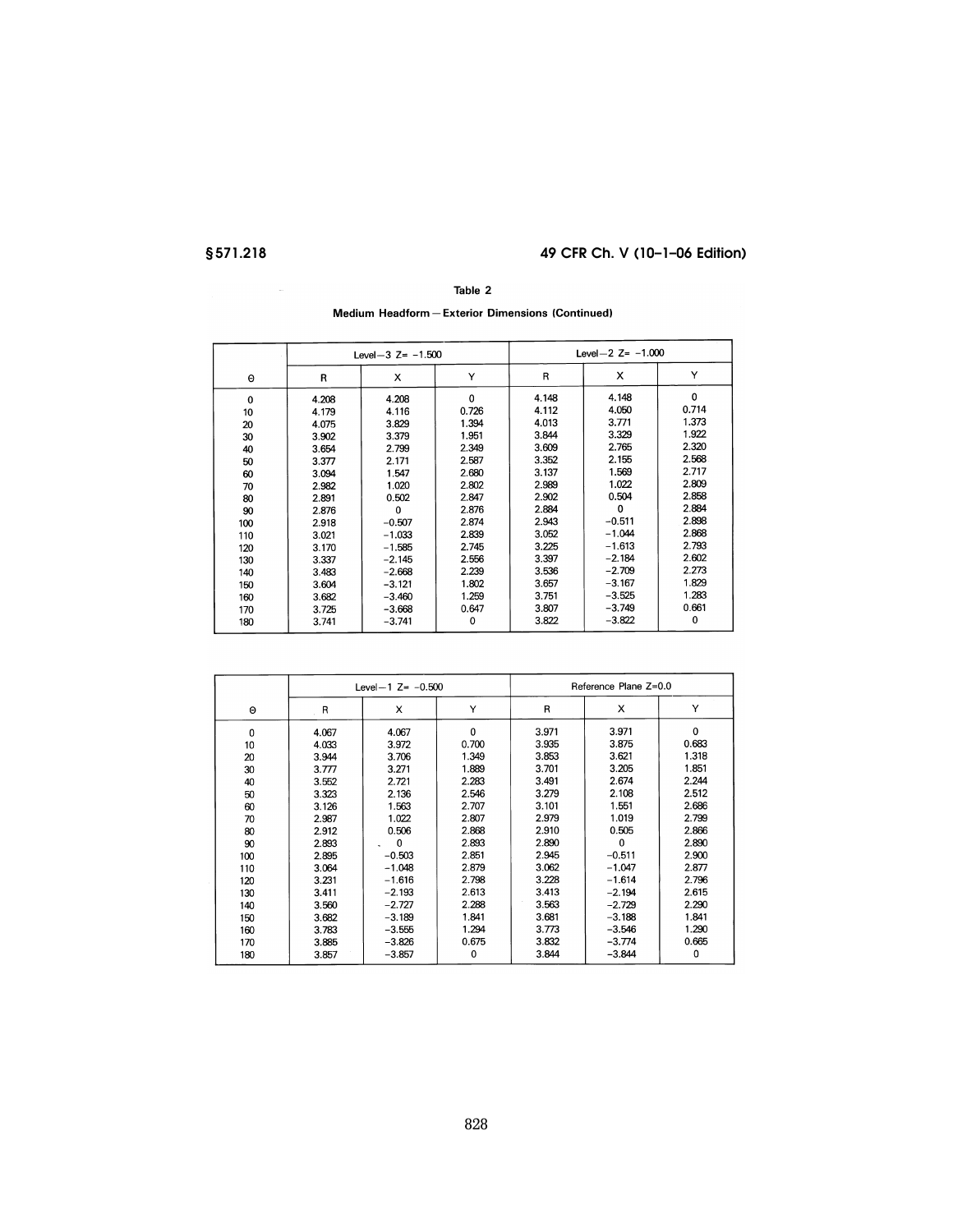# §571.218

## Table 2

Medium Headform - Exterior Dimensions (Continued)

|             |       | Level+1 $Z = 0.500$ |          | Level $+2$ Z=1.000 |          |       |
|-------------|-------|---------------------|----------|--------------------|----------|-------|
| Θ           | R     | x                   | Υ        | R                  | x        | Y     |
| $\mathbf 0$ | 3.830 | 3.830               | $\Omega$ | 3.665              | 3.665    | 0     |
| 10          | 3.801 | 3.743               | 0.660    | 3.613              | 3.558    | 0.627 |
| 20          | 3.725 | 3.500               | 1.274    | 3.554              | 3.340    | 1.216 |
| 30          | 3.587 | 3.106               | 1.794    | 3.436              | 2.976    | 1.718 |
| 40          | 3.399 | 2.604               | 2.185    | 3.271              | 2.506    | 2.103 |
| 50          | 3.205 | 2.060               | 2.455    | 3.102              | 1.994    | 2.376 |
| 60          | 3.044 | 1.522               | 2.636    | 2.959              | 1.480    | 2.563 |
| 70          | 2.927 | 1.001               | 2.751    | 2.854              | 0.976    | 2.682 |
| 80          | 2.861 | 0.497               | 2.818    | 2.792              | 0.485    | 2.750 |
| 90          | 2.855 | 0                   | 2.855    | 2.783              | $\Omega$ | 2.783 |
| 100         | 2.897 | $-0.503$            | 2.853    | 2.832              | $-0.492$ | 2.789 |
| 110         | 3.007 | $-1.029$            | 2.826    | 2.938              | $-1.005$ | 2.761 |
| 120         | 3.176 | $-1.588$            | 2.751    | 3.102              | $-1.551$ | 2.686 |
| 130         | 3.372 | $-2.168$            | 2.583    | 3.294              | $-2.117$ | 2.523 |
| 140         | 3.520 | $-2.697$            | 2.263    | 3.450              | $-2.643$ | 2.218 |
| 150         | 3.643 | $-3,155$            | 1.822    | 3.564              | $-3.087$ | 1.782 |
| 160         | 3.728 | $-3.503$            | 1.275    | 3.637              | $-3.418$ | 1.244 |
| 170         | 3.777 | $-3.720$            | 0.656    | 3.675              | $-3.619$ | 0.638 |
| 180         | 3.782 | $-3.782$            | 0        | 3.670              | $-3.670$ | 0     |

|          | Level $+3$ Z=1.450 |             |       | Level $+4$ Z=1.860 |          |       |
|----------|--------------------|-------------|-------|--------------------|----------|-------|
| $\Theta$ | R                  | x           | Y     | R                  | x        | Y     |
| 0        | 3.419              | 3.419       | 0     | 3.061              | 3.061    | 0     |
| 10       | 3.382              | 3.331       | 0.587 | 3.035              | 2.989    | 0.527 |
| 20       | 3.299              | 3.100       | 1.128 | 2.966              | 2.787    | 1.014 |
| 30       | 3.197              | 2.769       | 1.599 | 2.872              | 2.487    | 1.436 |
| 40       | 3.052              | 2.338       | 1.962 | 2.754              | 2.110    | 1.770 |
| 50       | 2.911              | 1.871       | 2.230 | 2.642              | 1.698    | 2.024 |
| 60       | 2.786              | 1.393       | 2.413 | 2.522              | 1.261    | 2.184 |
| 70       | 2.700              | 0.924       | 2.537 | 2.477              | 0.847    | 2.328 |
| 80       | 2.647              | 0.460       | 2.607 | 2.442              | 0.424    | 2.405 |
| 90       | 2.636              | $\mathbf 0$ | 2.636 | 2.442              | 0        | 2.442 |
| 100      | 2.691              | $-0.467$    | 2.650 | 2.492              | $-0.433$ | 2.454 |
| 110      | 2.796              | $-0.956$    | 2.627 | 2.599              | $-0.889$ | 2.442 |
| 120      | 2.961              | $-1.481$    | 2.564 | 2.758              | $-1.379$ | 2.389 |
| 130      | 3.147              | $-2.023$    | 2.411 | 2.936              | $-1.887$ | 2.249 |
| 140      | 3.301              | $-2.529$    | 2.122 | 3.081              | $-2.360$ | 1.980 |
| 150      | 3.408              | $-2.951$    | 1.704 | 3.176              | $-2.751$ | 1.588 |
| 160      | 3.479              | $-3.269$    | 1.190 | 3.230              | $-3.035$ | 1.105 |
| 170      | 3.514              | $-3.461$    | 0.610 | 3.270              | $-3.220$ | 0.568 |
| 180      | 3.502              | $-3.502$    | 0     | 3.271              | $-3.271$ | 0     |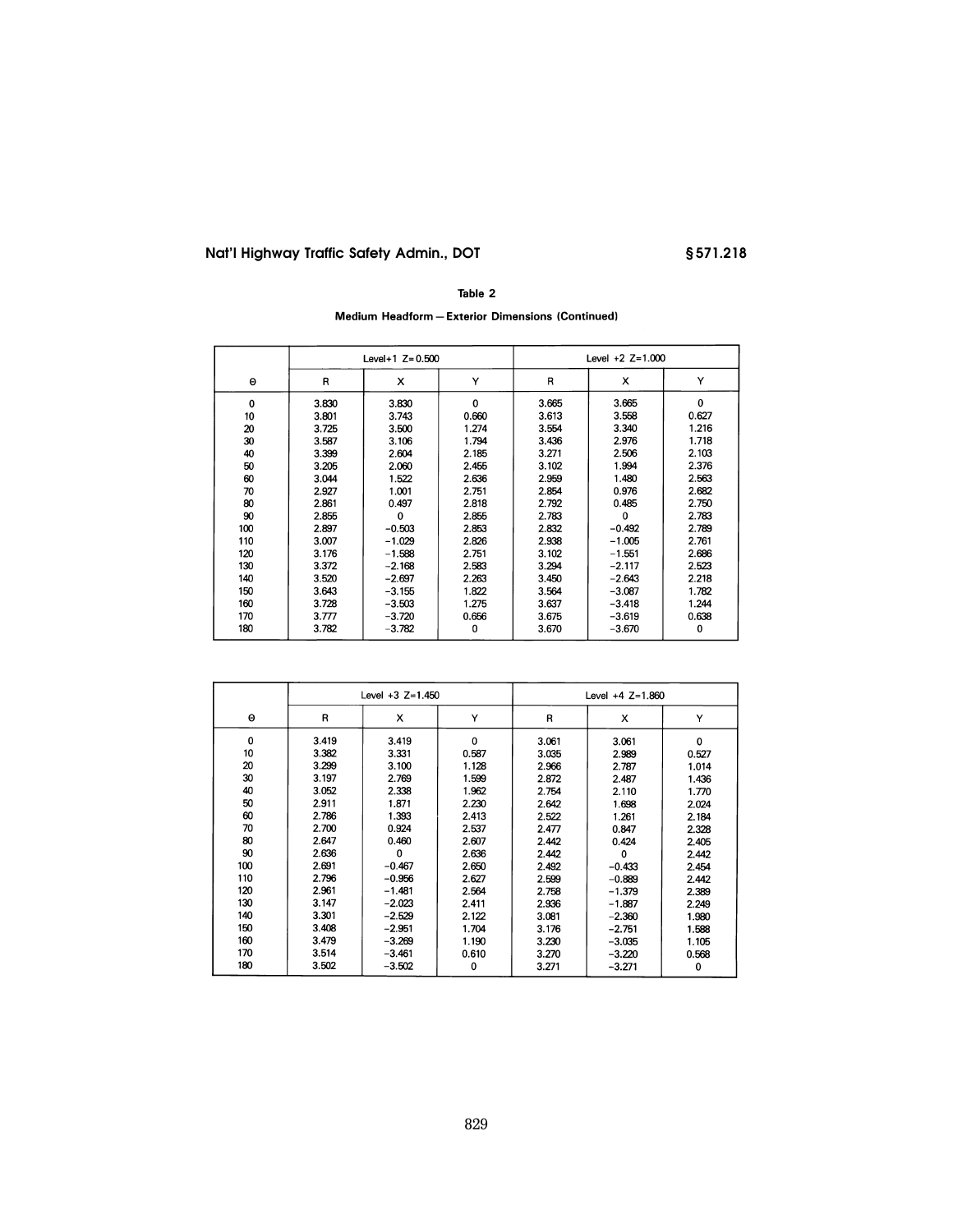#### Table 2

# Medium Headform - Exterior Dimensions (Continued)

|     |       | Level $+5$ Z=2.250 |          | Level $+6$ Z=2.560 |          |          |
|-----|-------|--------------------|----------|--------------------|----------|----------|
| Θ   | R     | x                  | Y        | R                  | x        | Υ        |
| 0   | 2.526 | 2.526              | $\Omega$ | 1.798              | 1.798    | $\Omega$ |
| 10  | 2.521 | 2.483              | 0.483    | 1.798              | 1.771    | 0.312    |
| 20  | 2.464 | 2.315              | 0.843    | 1.757              | 1.651    | 0.601    |
| 30  | 2.387 | 2.067              | 1.194    | 1.719              | 1.489    | 0.860    |
| 40  | 2.305 | 1.766              | 1.482    | 1.678              | 1.285    | 1.079    |
| 50  | 2.232 | 1.435              | 1.710    | 1.652              | 1.062    | 1.266    |
| 60  | 2.174 | 1.087              | 1.883    | 1.641              | 0.821    | 1.421    |
| 70  | 2.144 | 0.733              | 2.015    | 1.645              | 0.563    | 1.546    |
| 80  | 2.132 | 0.370              | 2.100    | 1.673              | 0.291    | 1.648    |
| 90  | 2.147 | $\mathbf 0$        | 2.147    | 1.712              | $\Omega$ | 1.712    |
| 100 | 2.213 | $-0.384$           | 2.179    | 1.809              | $-0.314$ | 1.782    |
| 110 | 2.316 | $-0.792$           | 2.176    | 1.925              | $-0.658$ | 1.809    |
| 120 | 2.463 | $-1.232$           | 2.133    | 2.066              | $-1.033$ | 1.789    |
| 130 | 2.624 | $-1.687$           | 2.010    | 2.213              | $-1.423$ | 1.695    |
| 140 | 2.763 | $-2.117$           | 1.776    | 2.358              | $-1.806$ | 1.516    |
| 150 | 2.863 | $-2.479$           | 1.432    | 2.469              | $-2.138$ | 1.235    |
| 160 | 2.919 | $-2.743$           | 0.988    | 2.536              | $-2.383$ | 0.867    |
| 170 | 2.954 | $-2.909$           | 0.513    | 2.561              | $-2.522$ | 0.445    |
| 180 | 2.958 | $-2.958$           | 0        | 2.556              | $-2.556$ | 0        |

|          | Level $+7$ Z=2.750 |                |                | Notes:                                       |
|----------|--------------------|----------------|----------------|----------------------------------------------|
| Θ        | R                  | x              | Y              | Apex is located at (-0.75, 0, 3.02)<br>1.    |
| 0        | 1.081              | 1.081          | $\Omega$       | for (X, Y, Z) or (0.75, 180, 3.02)           |
| 10       | 1.088              | 1.072          | 0.189          | for $(R, \theta, Z)$ .                       |
| 20       | 1.055              | 0.991          | 0.361          | 2. Center of ear opening is located at       |
| 30       | 1.039              | 0.900          | 0.520          | (0.40, 2.78, -2.36) for (X, Y, Z) or         |
| 40       | 1.039              | 0.796          | 0.668          | $(2.80, 81.8, -2.36)$ for $(R.\theta.Z)$ .   |
| 50       | 1.052              | 0.676          | 0.806          | 3. Scale all dimensions by 0.8941 for        |
| 60       | 1.068              | 0.534          | 0.925          | small headform.                              |
| 70<br>80 | 1.106<br>1.171     | 0.378<br>0.203 | 1.039<br>1.153 | 4. Scale all dimensions by 1.069 for large   |
| 90       | 1.242              | 0              | 1.242          | headform.                                    |
| 100      | 1.422              | $-0.247$       | 1.400          | Headform is symmetrical about the            |
| 110      | 1.489              | $-0.509$       | 1.399          | 5.                                           |
| 120      | 1.683              | $-0.842$       | 1.458          | mid-sagittal plane.                          |
| 130      | 1.801              | $-1.158$       | 1.380          | 6. Units:                                    |
| 140      | 1.954              | $-1.497$       | 1.256          | $R, X, Y, Z$ – inches.                       |
| 150      | 2.083              | $-1.804$       | 1.042          | $\Theta$ – degrees.                          |
| 160      | 2.138              | $-2.009$       | 0.731          | To obtain metric equivalents in centimeters, |
| 170      | 2.175              | $-2.142$       | 0.378          | 7.                                           |
| 180      | 2.175              | $-2.175$       | 0              | multiply each figure by 2.54.                |
|          |                    |                |                |                                              |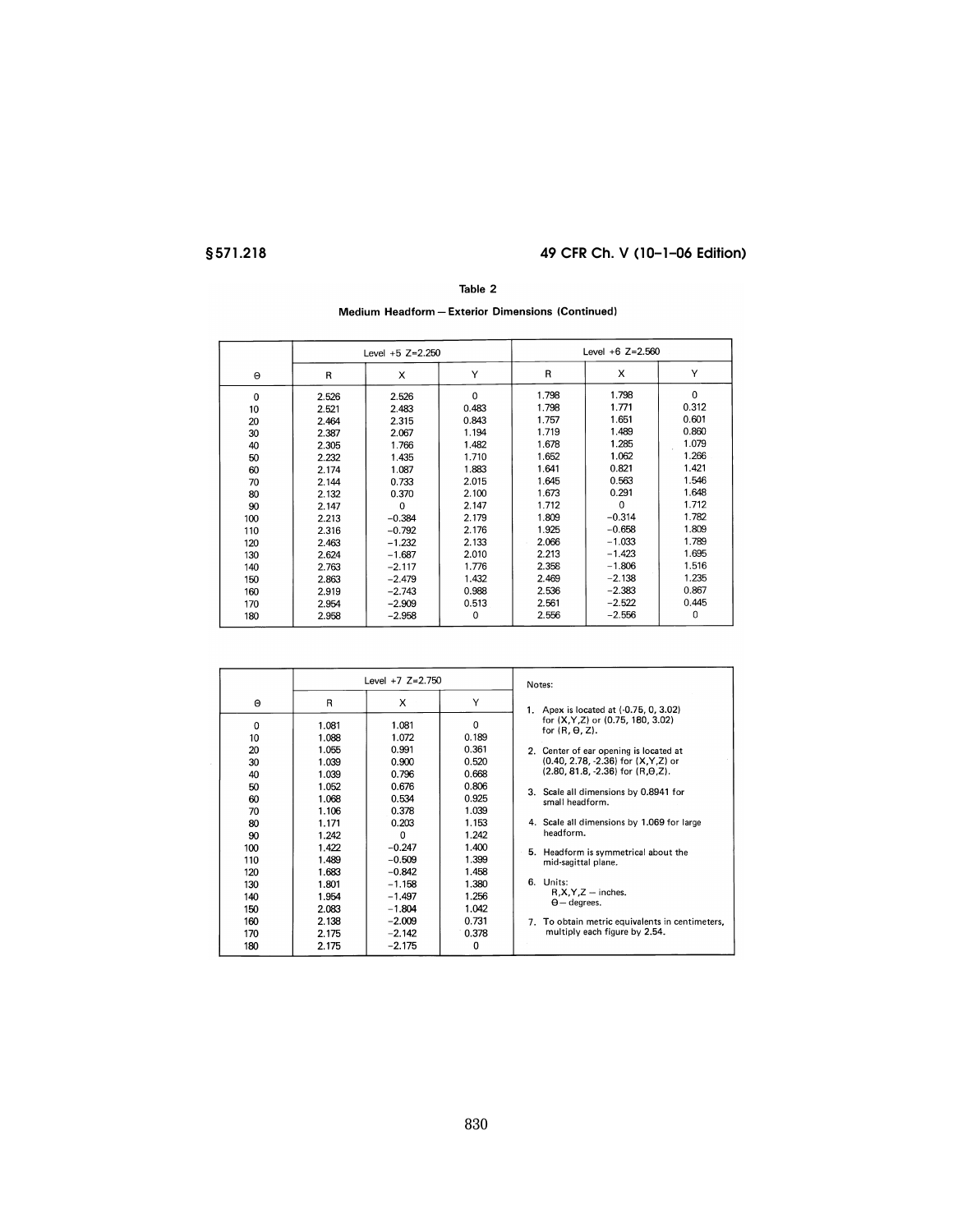# §571.218

#### Figure 6

# Small Headform - Interior Design

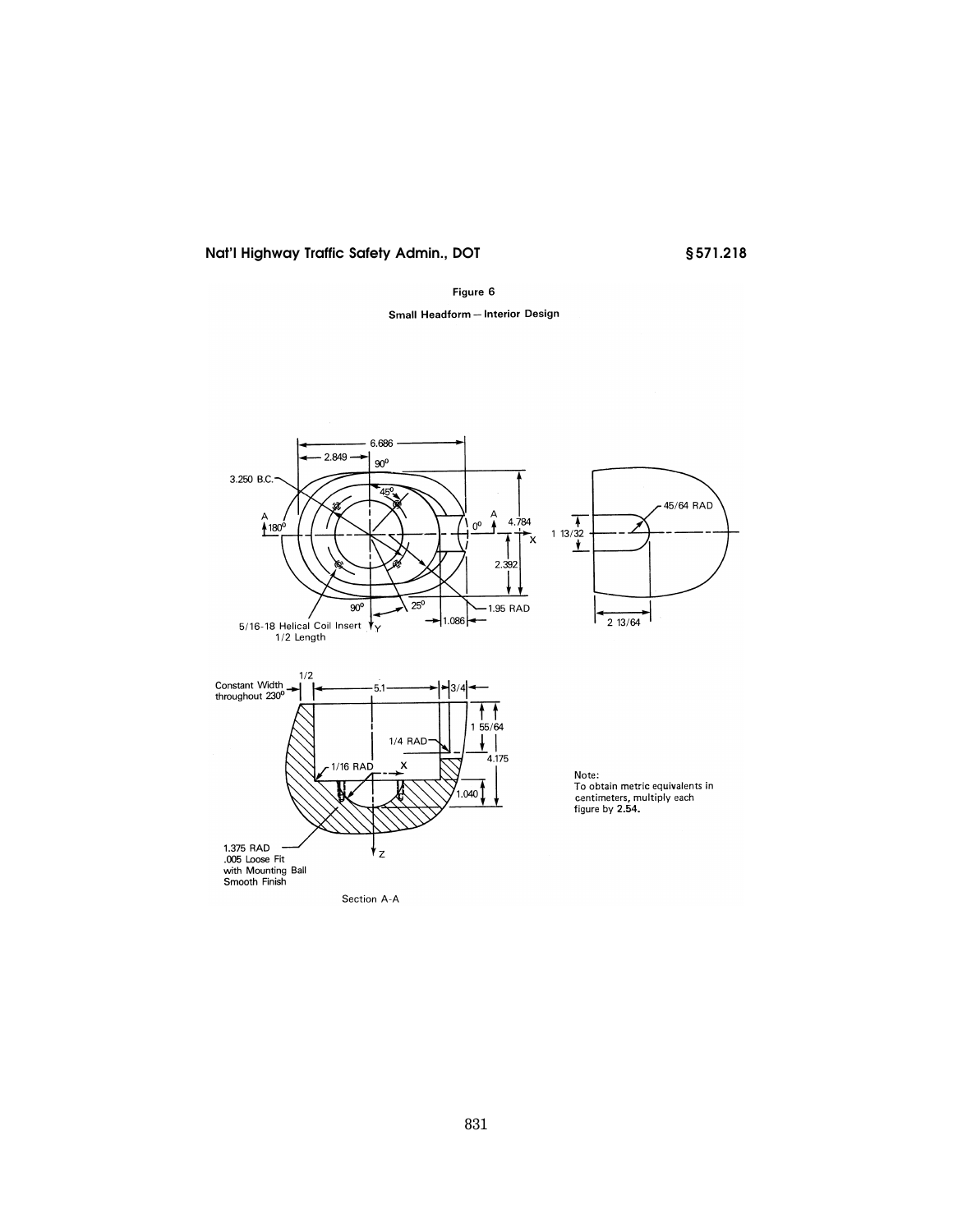#### Figure 7

## Medium Headform - Interior Design